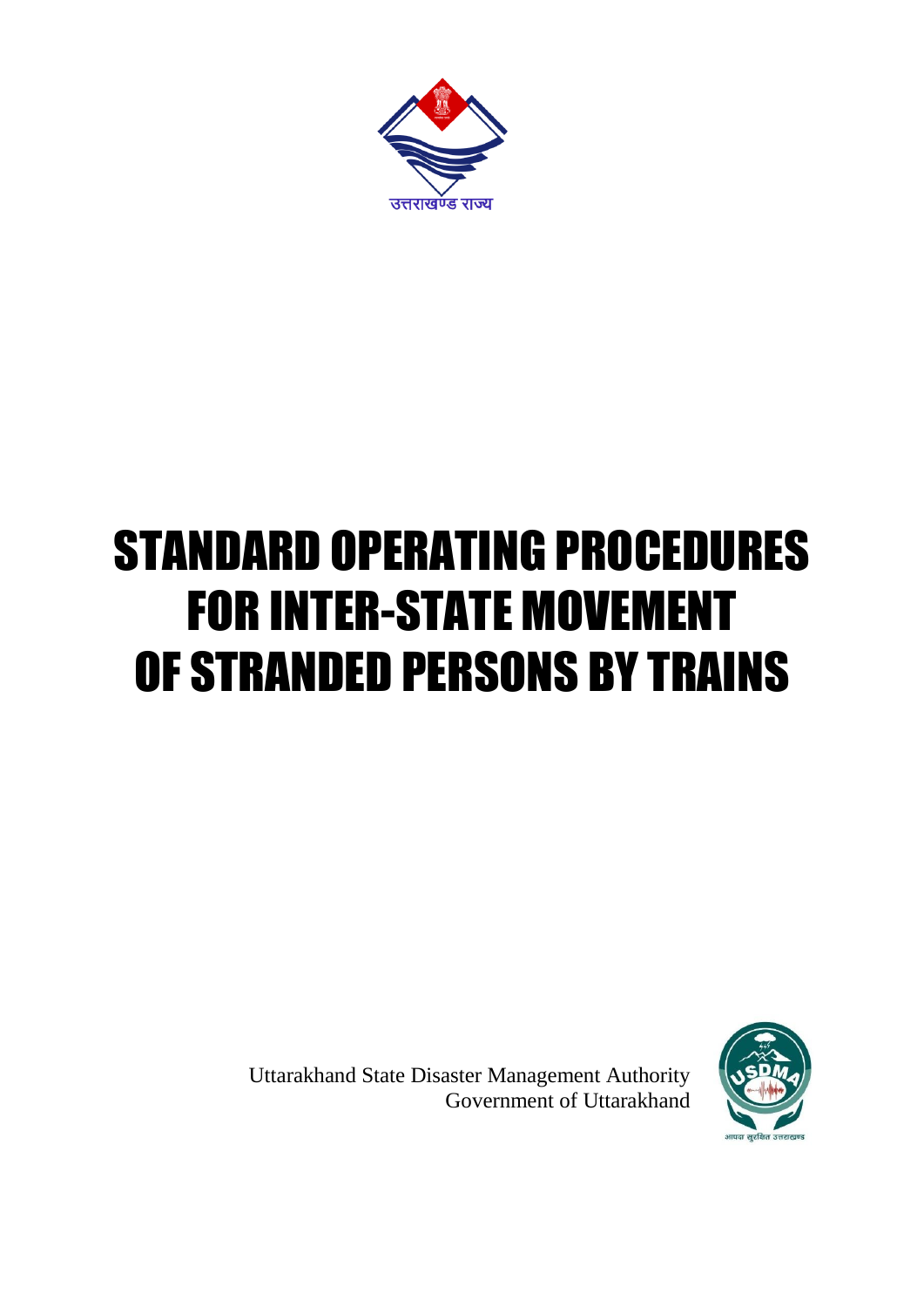## **SOPs for Nodal Officers for Inter-State Movement by Trains**

- 1. **Sh. Shailesh Bagauli, Secretary, Transport & Sh. Sanjay Gunjyal, IG, SDRF**  have been designated as the State Nodal Officers for inter-state movement of stranded persons by trains.
	- 1.1. District Magistrates shall be designated as the Additional Nodal Officers for transportation and logistics and effective coordination.
- 2. The State Nodal Officers along with the Nodal Officer deputed by RPF shall coordinate with the Nodal Officer (Sh. Tarun Prakash, Phone: 0591-2411519, email: [drm@mbrailnet.gov.in\)](mailto:drm@mbrailnet.gov.in) designated by the Ministry of Railways (MoR), for the state of Uttarakhand and prepare a comprehensive transportation plan.
- 3. The stranded people of Uttarakhand in other states who are willing to come back/ people of other states stranded in Uttarakhand desirous of going back to their native states shall mandatorily get themselves registered on the web portal (https://dsclservices.in/uttarakhand-migrant-registration.php)
- 4. A list of outbound passengers shall be prepared by the concerned Nodal Officers of the originating States in consultation with the Additional Nodal Officers. It shall comprise of the names with destination address and contact details of stranded passengers proposed to be travelling to various districts and railway stations (**enclosed at Annexure-1**).
- 5. On the basis of this list, the State Nodal Officers (in consultation with the Additional Nodal Officers) shall assess the requirement of trains and communicate this requirement to the Ministry of Railways and Nodal Officers of the concerned States.
- 6. The State Nodal Officers of the originating and receiving states shall coordinate with each other and mutually agree to the movement as per the schedule prepared by the Ministry of Railways.
	- 6.1. State Nodal Officers, in coordination with the nodal officer designated by the MoR, shall ensure that the schedule of inbound trains is in a manner such that the time of their arrivals is staggered so as to avoid huge influx at any one point of time.
- 7. The originating states shall ensure that the stranded people who are desirous of moving back to their native states shall be properly screened and only those who do not show Covid-19 symptoms shall be allowed to proceed. A certificate to this effect shall be given by the originating state to the State Nodal Officers of the receiving states. This health certificate may be collected from the district by the State Nodal Officers.
	- 7.1. Also, there shall be no movement from the containment zones.
	- 7.2. Annexure-1 shall be filled up by the inbound people and handed over to the Liaison Officers.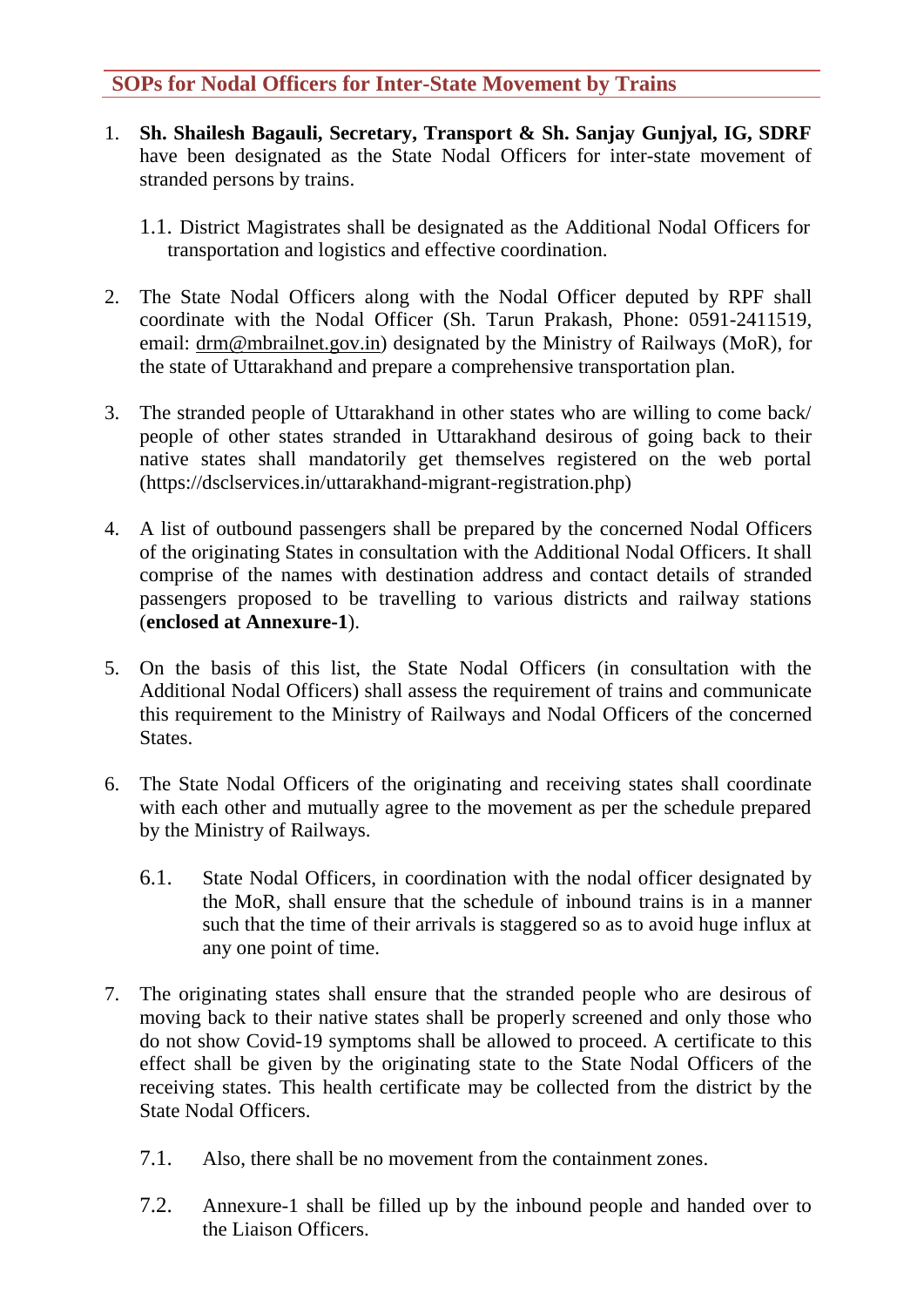- 8. The Additional Nodal Officers in coordination with District Police Officers shall ensure inspection of the railway stations and all necessary arrangements within their respective districts.
	- 8.1. COVID-19 helpdesk shall be established at all railway stations for interdistrict, inter department and inter-state coordination.
	- 8.2. The Additional Nodal Officers, in coordination with GRP and Officers of Urban Development shall ensure regular announcements regarding train schedules and Dos and Don'ts related to Covid-19, in and around the railway station.
	- 8.3. Proper sanitization of platforms and railway station premises, on a regular basis shall be ensured. Also, clean drinking water and toilets shall be ensured by the sanitation workers.
	- 8.4. Adequate provision of wheelchairs shall be ensured for physically disabled or senior citizens. Such wheelchairs shall be properly sanitized every time before its use.
	- 8.5. Additional Nodal Officers shall ensure deployment of one ambulance and medical team fully equipped with PPE kit and necessary equipment for immediate medical response at all railway stations. They shall also identify one hospital nearest to the railway station to be put on alert in case of emergency.
- 9. The State Nodal Officers in coordination with Nodal officer of MoR shall ensure the adoption of following methodology for sale of ticket (as per the MoR guidelines):
	- 9.1. The originating state will indicate the exact number of passengers travelling in train.
	- 9.2. Railway shall print train tickets to the specified destination, as per number of passengers indicated by originating state and hand them over the tickets to the State Nodal Officers/ Additional Nodal Officers.
	- 9.3. Collection of fare shall depend on the SOPs of the receiving states & MoR.
	- 9.4. State Nodal Officers shall devise a mechanism to reimburse the originating states, as per the guidelines of Government of Uttarakhand.
- 10. The Additional Nodal Officers shall identify separate boarding/ alighting areas for the nearest railway station and ensure handing over the ticket to the outbound passengers.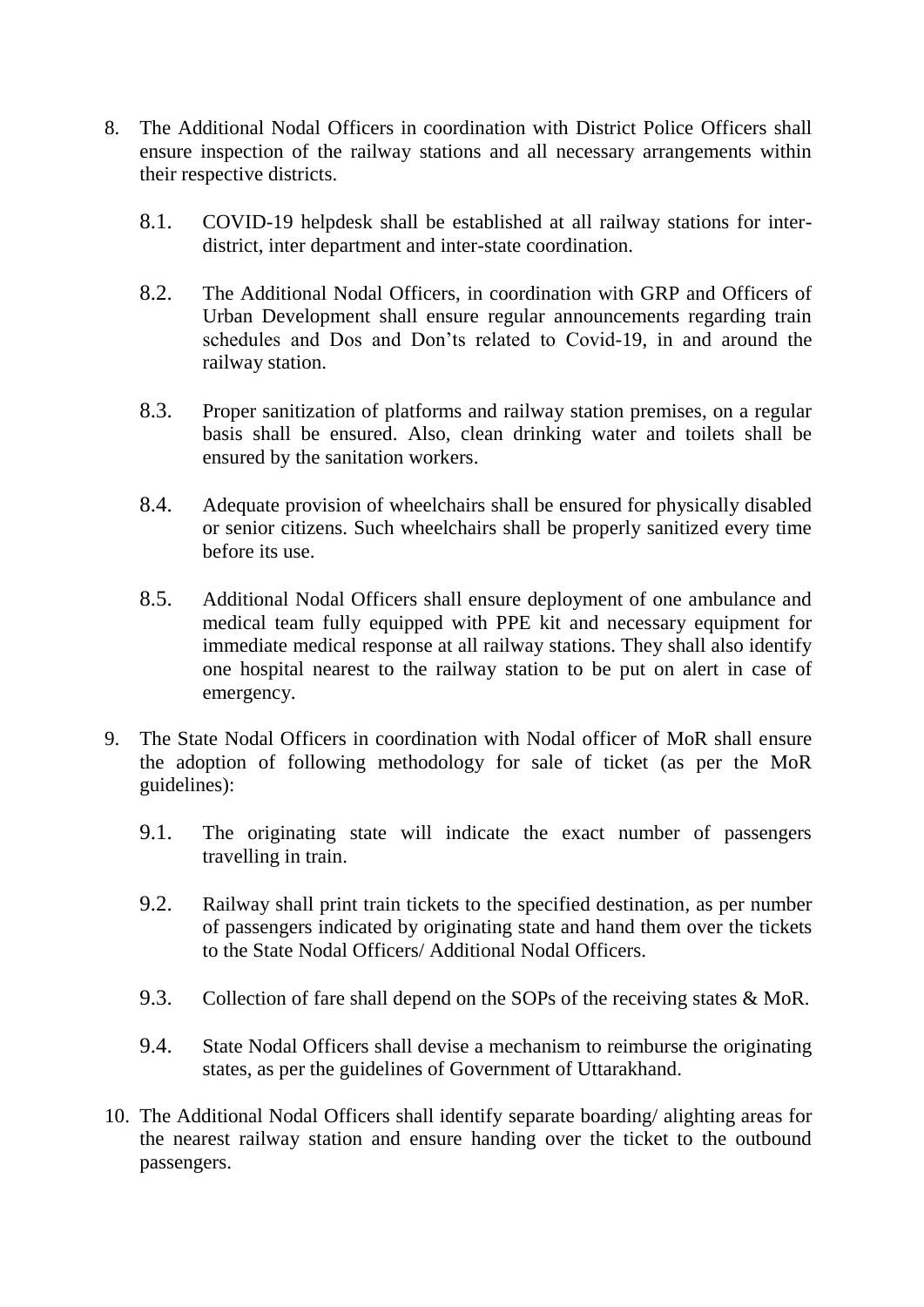- 11. The Additional Nodal Officers shall ensure preparation of transportation plan of passengers stranded in their respective districts of Uttarakhand to the nearest railway station of Uttarakhand.
	- 11.1. Proper thermal screening of such outbound people shall be ensured before boarding the buses and only those who do not show Covid-19 symptoms shall be allowed to proceed.
	- 11.2. Arrangements may be made for sending them in batches, to the designated railway stations in sanitized buses.
	- 11.3. Compliance of MHA & MoHFW guidelines on social distancing norms and safety (use of face masks and regular sanitization of hands) related to Covid-19 is to be ensured.
	- 11.4. The drivers shall be properly briefed prior to movement of buses/ vehicles.
	- 11.5. Also, all passengers shall be encouraged to download and use the Arogya Setu App.
- 12. The Additional Nodal Officers may identify separate platforms for inbound and outbound passengers at the railway stations, in consultation with the MoR.
- 13. The Additional Nodal Officers of the originating States shall ensure that of all stranded people who have registered for outbound movement from state, only those with a health certificate and valid train ticket to travel can proceed.
	- 13.1. Adequate police personnel shall be deployed at the entry gates of all the railway stations to ensure this.
	- 13.2. This shall be achieved in coordination with District Police/GRP, Nodal Officers of MoR, local health authorities and RPF.
- 14. The Additional Nodal Officers shall ensure food, drinking water and clean toilet facilities for the passengers at the boarding/ alighting areas.
- 15. The Additional Nodal Officers shall ensure joint patrolling on and near the rail tracks by GRP/ local police, RPF on a regular basis for safety of the passengers.
- 16. The Additional Nodal Officers in coordination with RPF shall ensure that security personnel (RPF) deployed on trains for safety of passengers are nominated as the Liaison Officers. A list of such Liaison Officers shall be prepared and shared with the respective state governments/ MoR for effective coordination.
- 17. The Nodal Officers of RPF and Railways shall ensure strict compliance of the MHA and MoHFW guidelines related to social distancing & safety (use of face masks and regular sanitization of hands) during inter-state travel by train.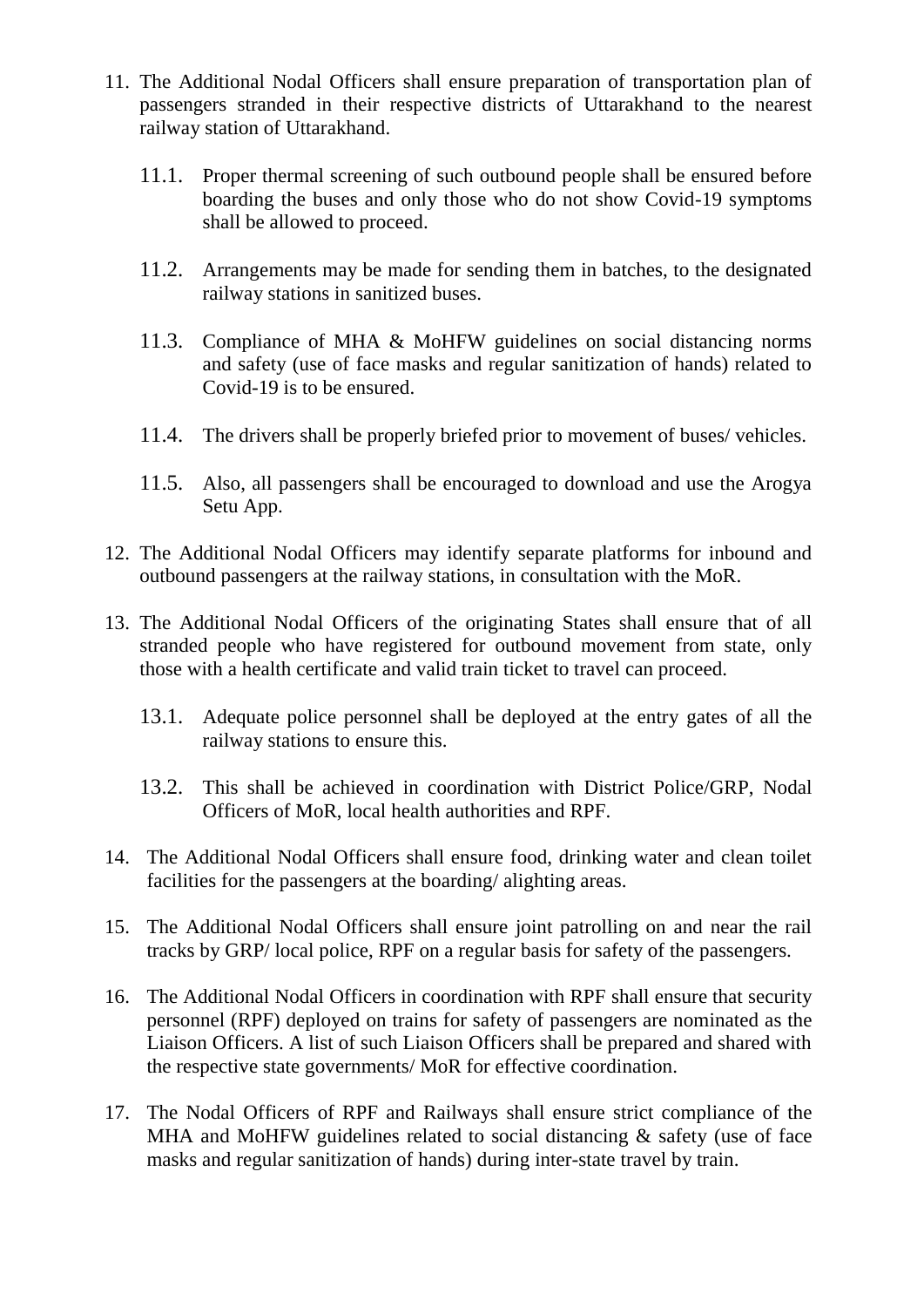- 18. The State Nodal Officers in coordination with Nodal officers of other States/UTs shall ensure that the transit States shall provide adequate security on stations and vulnerable locations along the route to avoid any gathering of people and ensure the safe passage of all incoming and outgoing trains.
- 19. The State Nodal Officer in coordination with Nodal Officers of the MoR shall ensure that for trains with long journey beyond 12 hours, one meal will be provided to passengers by the railways (as per the MoR guidelines).
- 20. The Additional Nodal Officers in coordination with Nodal Officer designated by the MoR/ RPF Nodal shall ensure that the entire staff deployed in the train is welltrained regarding DOs and Don'ts for prevention of Covid-19 infection.
- 21. The Additional Nodal Officers, in coordination with RPF and GRP shall ensure quick disembarkment of inbound passengers from the train so that empty rake is pulled back for maintenance, sanitization and onward journey.
- 22. The State Nodal Officers in-coordination with Additional Nodal Officers shall ensure that permits for inter-district movements are issued to all the earmarked vehicles, without any delay.
- 23. The Additional Nodal Officers shall make arrangements for food, drinking water, toilets and additional vehicles at the identified alighting areas prior to movement of inbound people for the final destinations.
- 24. The Additional Nodal Officers shall coordinate with State Nodal Officers and MD, Uttarakhand Transportation Corporation, in case of deployment of UTC buses for movement of stranded people to/ from other states.
- 25. On arrival of passengers at the final destinations, the Additional Nodal Officers shall ensure that the passengers shall be screened by the health authorities and kept in home quarantine for a minimum period of 14 days. Health conditions of people in quarantine shall be monitored on a daily basis through BRTs/ CRTs/ *Gram Pradhans* and such information may be shared with the State Nodal Officer.
	- 25.1. If any of these people show symptoms of Covid-19 they shall be institutionally quarantined. The Additional Nodal Officers shall ensure 14 days' institutional quarantine at a centre closest to the concerned village /block.
	- 25.2. People coming back to Uttarakhand but belonging to areas which have been identified as containment zones in the districts, shall be given the option of staying at a place which is not in the containment zone or shall have to be institutionally quarantined till such time as the restrictions in those containment zones apply.
- 26. The Additional Nodal Officers shall ensure that the entire staff in the identified quarantine centres is well-trained regarding DOs and Don'ts for prevention of COVID-19 infection.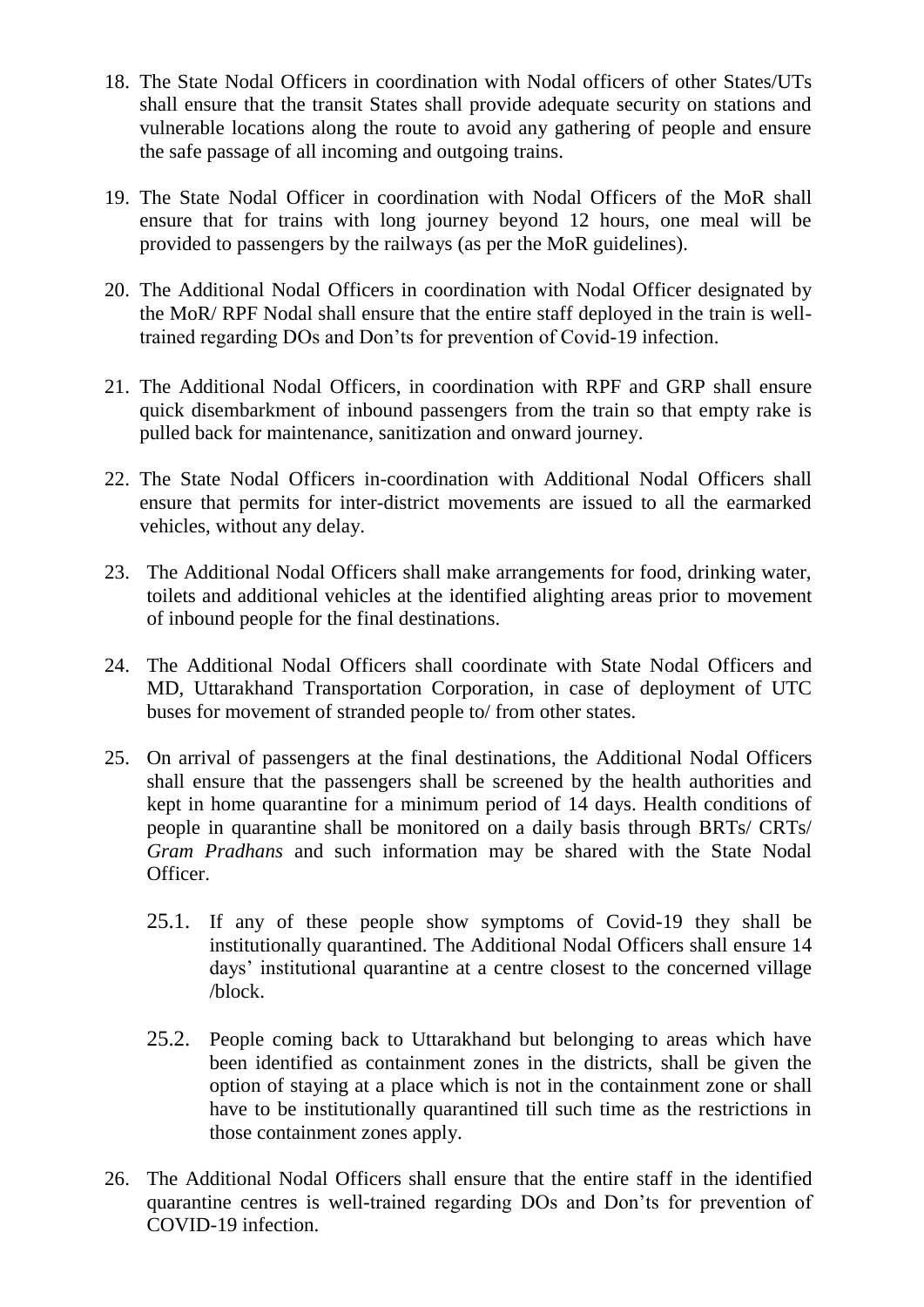## **SOPs for Inter-District Movement**

27. Similar protocols for inter–district movement of persons within the state of Uttarakhand shall be observed as mentioned in the SOPs for Inter-state & Intra-State Movement issued by the Govt of Uttarakhand dated  $6<sup>th</sup>$ May, 2020.

\*\*\*\*\*